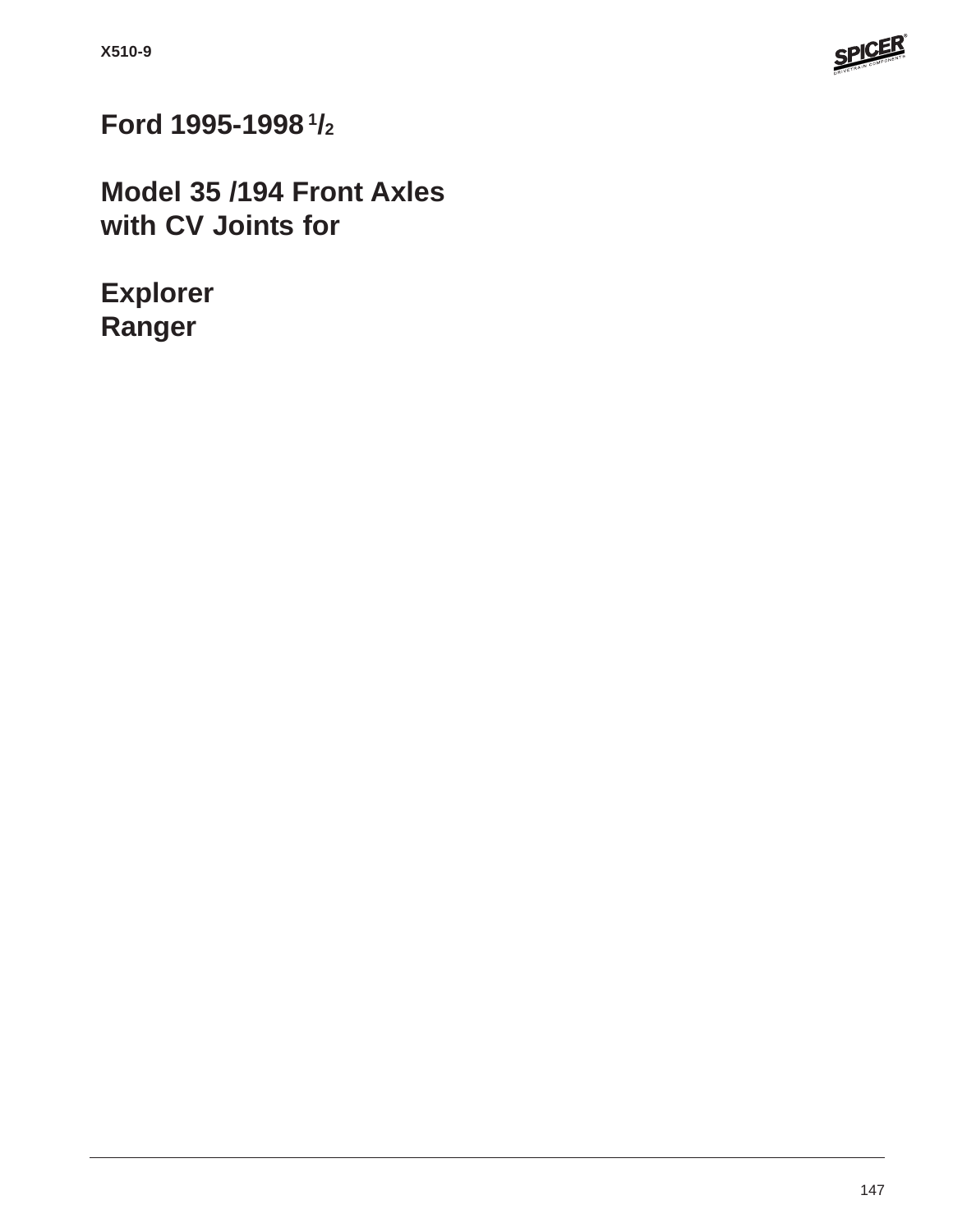

## **Exploded View Ford Model 35 /194 Front Axles w/CV Joints**

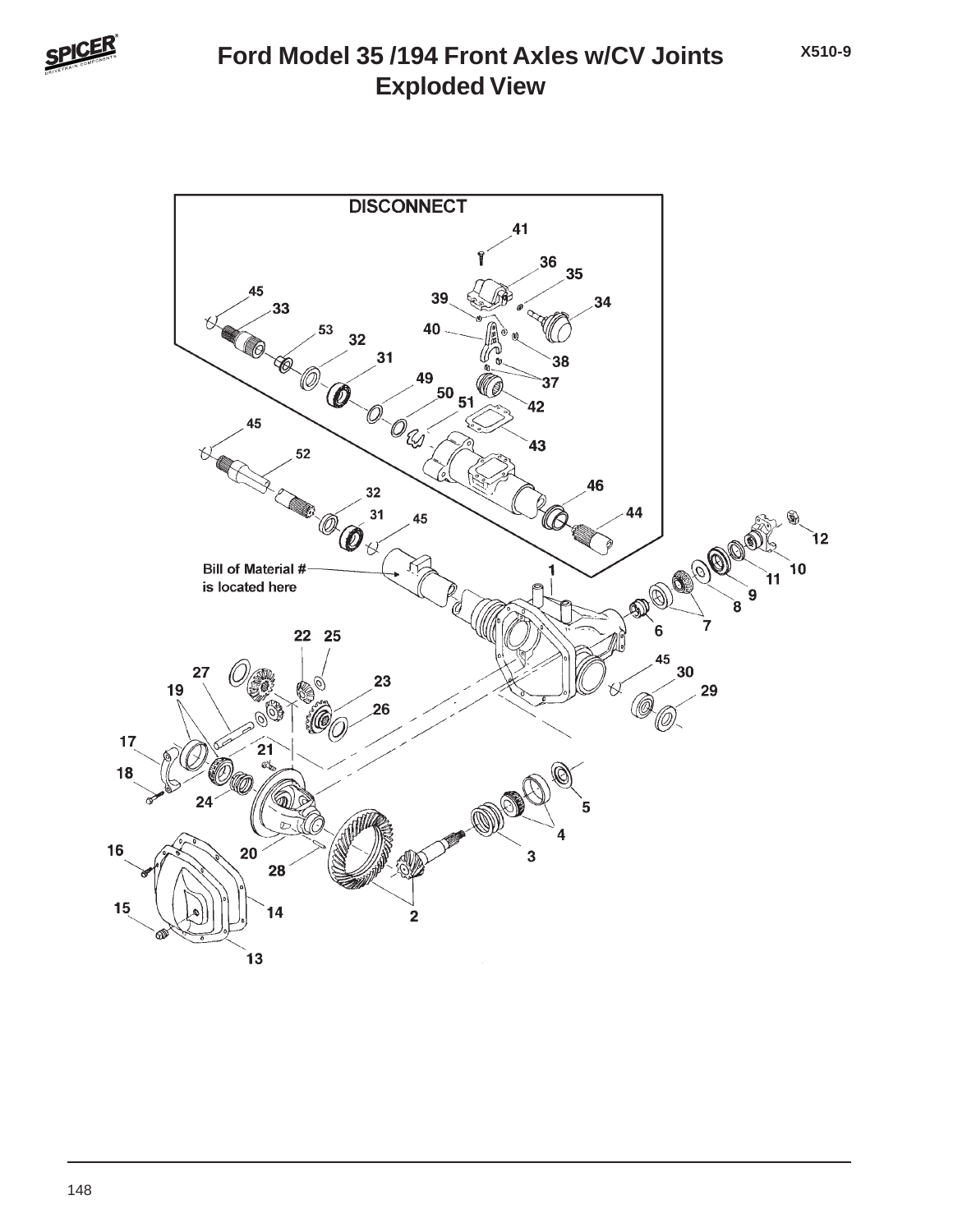## **Ford Model 35 /194 Front Axles w/CV Joints Parts Listing**



| <b>ITEM</b><br>NO. | <b>PART</b><br><b>NUMBER</b> | <b>DESCRIPTION</b>                 | <b>ITEM</b><br>NO. | <b>PART</b><br><b>NUMBER</b> | <b>DESCRIPTION</b>                     |
|--------------------|------------------------------|------------------------------------|--------------------|------------------------------|----------------------------------------|
| 1                  | $-^{(3)}$                    | Housing - Axle Service             | 29                 | 46065                        | Oil Seal                               |
| $\overline{c}$     | $-$ (1)                      | Drive Pinion & Gear Assembly       | 30                 | 566121                       | <b>Bearing</b>                         |
| 3                  | 701130X                      | PKG - Pinion Bearing Shim          | 31                 | 566063                       | <b>Bearing</b>                         |
| 4                  | 707162X                      | KIT - Inner Pinion Bearing         | 32                 | 46066                        | Oil Seal                               |
| 5                  | $-^{(2)}$                    | Baffle - Pinion Oil                | 33                 | 75117X                       | Axle Shaft Assembly (disconnect)       |
| 6                  | 42102                        | Collapsible Spacer                 |                    | 75118X                       | Cover & Motor Assembly (disconnect)    |
| 7                  | 706894X                      | KIT - Outer Pinion Bearing         |                    |                              | (inc items 34, 35, 36, 37, 38, 39, 40) |
| 8                  | 42778                        | Slinger - Outer Pinion Bearing     | 34                 | $-$ (4)                      | <b>Motor Assembly</b>                  |
| 9                  | 51501                        | Seal - Pinion Oil                  | 35                 | $- (4)$                      | O-Ring                                 |
| 10                 | $2 - 4 - 6901 - 1X$          | End Yoke Assembly (inc 11)         | 36                 | $-$ (4)                      | Cover - Disconnect Housing             |
| 11                 | 42779                        | Slinger - End Yoke                 | 37                 | 621059                       | Clip - Shift Fork                      |
| 12                 | 44189                        | Pinion Nut                         | 38                 | $-$ (4)                      | Snap Ring                              |
| 13                 | 47446                        | <b>Carrier Cover</b>               | 39                 | 620979                       | Snap Ring                              |
| 14                 | 38615                        | <b>RTV Silicone Sealant</b>        | 40                 | 42585                        | Shift Fork                             |
| 15                 | 43180                        | Plug - Carrier Cover               | 41                 | 46071                        | Bolt - Cover & Motor Assembly          |
| 16                 | 40286-5                      | Bolt - Carrier Cover (qty 10)      | 42                 | 42998                        | Clutch Collar (disconnect)             |
| 17                 | $-$ (4)                      | Cap - Differential Bearing         | 43                 | 46220                        | Gasket (disconnect)                    |
| 18                 | 40284-1                      | Bolt - Differential Bearing        | 44                 | 46068                        | Shaft - Output (disconnect)            |
| 19                 | 706016X                      | KIT - Differential Bearing         | 45                 | 46072                        | Snap Ring                              |
| 20                 | $-$ (4)                      | Case - Differential                | 46                 | 43342                        | Bushing (disconnect)                   |
| 21                 | 41221                        | Bolt - Drive Gear (qty 8)          | N.I.               | 42499-2                      | Bolt (disconnect)                      |
| 22                 | 46504                        | Pinion - Differential              | N.I.               | 46077                        | Protection Shield (disconnect)         |
| 23                 | 46502                        | Gear - Differential                | 49                 | 46075                        | Thrustwasher (disconnect)              |
| 24                 | 701004X                      | PKG - Differential Bearing Shim    | 50                 | 46076                        | Thrustwasher (disconnect)              |
| 25                 | 34096                        | Thrustwasher - Differential Pinion | 51                 | 46073                        | Snap Ring (disconnect)                 |
| 26                 | $-$ (2)                      | Thrustwasher - Differential Gear   | 52                 | 80297                        | Shaft Assembly (non-disconnect)        |
| 27                 | 41648                        | Shaft - Differential               | 53                 | 43337                        | Bushing (disconnect)                   |
| 28                 | 13449                        | Lock - Differential Shaft          |                    |                              |                                        |
|                    |                              |                                    |                    |                              |                                        |

N.I. = Not Illustrated

(1) See "Bill of Material Table" on next page

(2) See "Variable Parts Table" below

(3) Contact Vehicle Manufacturer

(4) Not Sold Separately

## **Variable Parts Listing**

| Kits & Parts - Use With All Applications           |                          |        |                                      |        |                                      |  |  |  |  |
|----------------------------------------------------|--------------------------|--------|--------------------------------------|--------|--------------------------------------|--|--|--|--|
| <b>Description &amp; Item Number</b>               | <b>Bills of Material</b> |        |                                      |        |                                      |  |  |  |  |
| (Refer to "Exploded View"<br>on the previous page) |                          | 610476 | 610556<br>610581<br>610582<br>610585 | 610586 | 610642<br>610643<br>610644<br>610645 |  |  |  |  |
| Baffle - Pinion Oil                                | 5                        |        | 43599                                |        | 43599                                |  |  |  |  |
| Thrustwasher - Differential Gear                   | 26                       | 40027  | 34095                                | 34095  | 34095                                |  |  |  |  |